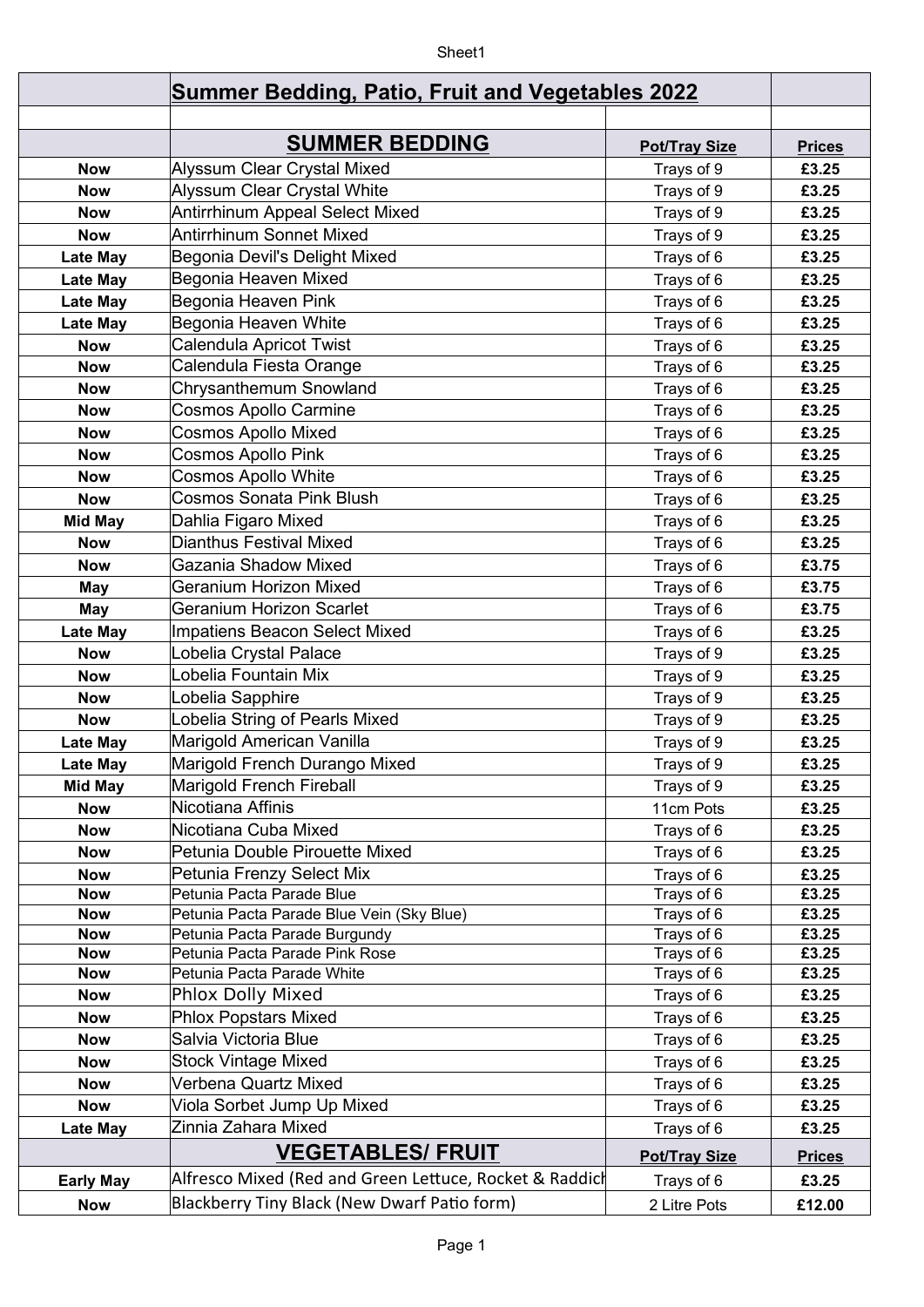| <b>Now</b>               | <b>Blueberry Top Hat</b>                        | 2 Litre Pots         | £10.00        |
|--------------------------|-------------------------------------------------|----------------------|---------------|
| <b>Mid May</b>           | Capsicum Basket of Fire (Hot Chilli Pepper)     | 9cm/1Litre Pots      | £2/£3         |
| <b>Mid May</b>           | Capsicum Chenzo (Hot Chilli Pepper)             | 9cm/1Litre Pots      | £2/£3         |
| <b>Now</b>               | Courgette Midnight                              | 9cm Pots             | £2.00         |
| <b>Mid May</b>           | <b>Cucumber Passandra</b>                       | 9cm Pots             | £2.00         |
| <b>May</b>               | <b>Cucumber Tasty Green</b>                     | 9cm Pots             | £2.00         |
| <b>Now</b>               | Lavandula Blue Spear                            | 1 Litre Pots         | £3.50         |
| <b>May</b>               | Lavandula Meerlo                                | 1 Litre Pots         | £3.50         |
| <b>Now</b>               | <b>Rhubarb Victoria</b>                         | 1 Litre Pots         | £3.50         |
| <b>Now</b>               | Endless Summer Mix (Cut and come again Lettuce) | Trays of 6           | £3.25         |
| <b>Now</b>               | Raspberry Sweet Sunshine (New Dwarf Patio form) | 2 Litre Pots         | £10.00        |
| <b>Now</b>               | Raspberry Yummy (New Dwarf Patio form)          | 2 Litre Pots         | £10.00        |
| <b>Now</b>               | Strawberry Elan                                 | 9cm Pots             | £2.00         |
| <b>Now</b>               | <b>Strawberry Summer Breeze Cherry</b>          | 9cm Pots             | £2.00         |
| <b>Mid May</b>           | Sweet Potato Treasure Island Tatakoto           | 1 Litre Pots         | £3.50         |
| <b>Now</b>               | <b>Tomato Cherry Falls</b>                      | 9cm Pots             | £2.00         |
| <b>Now</b>               | Tomato Honeycomb                                | 9cm Pots             | £2.00         |
| <b>Now</b>               | <b>Tomato Shirley</b>                           | 9cm Pots             | £2.00         |
| <b>NOW</b>               | <b>Tomato Sweet Aperitif</b>                    | 9cm Pots             | £2.00         |
| $\sqrt{}$ = In Stock Now | <b>SUMMER PATIO</b>                             | <b>Pot/Tray Size</b> | <b>Prices</b> |
| <b>Late May</b>          | Anonium arboreeum Schwarzkopff                  | 9cm/1 Litre Pots     | £2.25/£3.25   |
| <b>April</b>             | Argyranthemum frutescens Everest                | 1 Litre Pots         | £3.25         |
| <b>April</b>             | Argyranthemum Madeira Crested Hot Pink          | 1 Litre Pots         | £3.25         |
| <b>April</b>             | Argyranthemum Madeira Red                       | 1 Litre Pots         | £3.25         |
| <b>April</b>             | Argyranthemum Madeira Yellow                    | 1 Litre Pots         | £3.25         |
| <b>April</b>             | Argyranthemum Madeira Red                       | 1 Litre Pots         | £3.25         |
| <b>April</b>             | Bacopa Abunda Coolossal Pink                    | 9cm Pots             | £2.25         |
| <b>April</b>             | Bacopa Abunda Coolossal White                   | 9cm Pots             | £2.25         |
| <b>Late May</b>          | <b>Basil African Blue</b>                       | 11cm Pots            | £2.75         |
| <b>Late May</b>          | Begonia illumtn Mixed                           | 11cm Pots            | £2.75         |
| <b>Late May</b>          | Begonia On Top Sunglow                          | 1 Litre Pots         | £3.25         |
| <b>Late May</b>          | Begonia Starshine Mixed                         | 11cm Pots            | £2.75         |
| Late May                 | Begonia SuperCascade Mixed                      | 11cm Pots            | £2.75         |
| June                     | Begonia Solenia Light Pink                      | 11cm Pots            | £2.75         |
| <b>Now</b>               | <b>Bidens Blazing Fire</b>                      | 1 Litre Pots         | £3.25         |
| <b>Mid May</b>           | Bidens Bee Happy Red                            | 9cm/1 Litre Pots     | £2.25/£3.25   |
| <b>Now</b>               | <b>Bidens Golden Eye Improved</b>               | 9cm/1 Litre Pots     | £2.25/£3.25   |
| <b>April</b>             | Brachyscome Magenta Delight                     | 9cm/1 Litre Pots     | £2.25/£3.25   |
| <b>April</b>             | <b>Brachyscome Brasco Violet</b>                | 9cm/1 Litre Pots     | £2.25/£3.25   |
| May                      | Bracteantha Granvia Gold                        | 1.5 Litre Pots       | £4.50         |
| <b>Now</b>               | Calibrachoa Can Can Strawberry Punch            | 9cm/1 Litre Pots     | £2.25/£3.25   |
| May                      | Calibrachoa Can Can Double OrangeTastic         | 9cm/1 Litre Pots     | £2.25/£3.25   |
| <b>May</b>               | Calibrachoa Can Can Double PinkTastic           | 9cm/1 Litre Pots     | £2.25/£3.25   |
| May                      | Calibrachoa Can Can Orange                      | 9cm/1 Litre Pots     | £2.25/£3.25   |
| <b>Now</b>               | Calibrachoa Can Can Sunlight                    | 9cm/1 Litre Pots     | £2.25/£3.25   |
| <b>Now</b>               | Calibrachoa Can Can Sunrise                     | 9cm/1 Litre Pots     | £2.25/£3.25   |
| May                      | Calibrachoa Superbells Double Cream             | 9cm/1 Litre Pots     | £2.25/£3.25   |
| <b>May</b>               | Calibrachoa Superbells Lemon Slice              | 9cm/1 Litre Pots     | £2.25/£3.25   |
| <b>Late May</b>          | Celosia Dragon's Breath                         | 11cm Pots            | £2.75         |
| <b>Late May</b>          | <b>Coleus Flame Thrower Serrano</b>             | 9cm/1 Litre Pots     | £2.25/£3.25   |
|                          |                                                 |                      |               |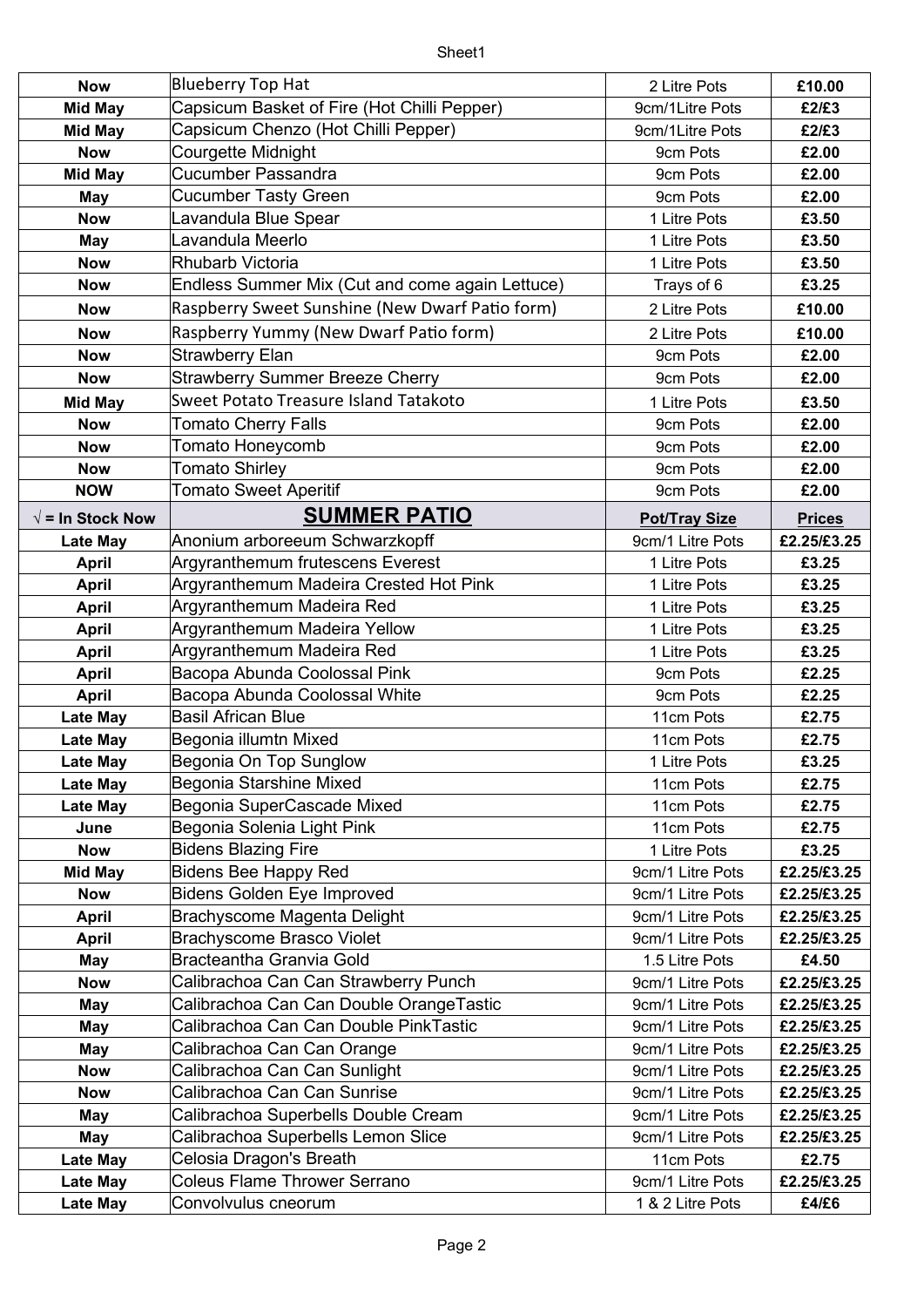| <b>Late May</b>  | Dahlia Dalaya Dark Sanya                                | 1 Litre Pots     | £3.25       |
|------------------|---------------------------------------------------------|------------------|-------------|
| April            | <b>Dichondra Silver Falls</b>                           | 11cm Pots        | £2.75       |
| <b>Late May</b>  | Echeveria setosa Oliver                                 | 11cm Pots        | £2.75       |
| <b>Late May</b>  | Euphorbia Silverfog White                               | 1 Litre Pots     | £3.25       |
| <b>Now</b>       | <b>Fuchsia Blackie</b>                                  | 9cm Pots         | £2.25       |
| <b>Now</b>       | Fuchsia Buds of May Trailing Anthea                     | 9cm Pots         | £2.25       |
| <b>Now</b>       | Fuchsia Buds of May Trailing Claudia                    | 9cm Pots         | £2.25       |
| <b>Now</b>       | Fuchsia Buds of May Trailing Patricia Hodge             | 9cm Pots         | £2.25       |
| <b>Now</b>       | Fuchsia Buds of May Trailing Purple Fountain            | 9cm Pots         | £2.25       |
| <b>Now</b>       | <b>Fuchsia Garden News</b>                              | 9cm/1 Litre Pots | £2.25/£3.25 |
| <b>Now</b>       | Fuchsia Buds of May Trailing Time After Time            | 9cm Pots         | £2.25       |
| <b>Now</b>       | Fuchsia Mandarin Cream                                  | 9cm Pots         | £2.25       |
| <b>Now</b>       | Fuchsia Buds of May Upright Turkish Delight             | 9cm Pots         | £2.25       |
| <b>Now</b>       | Fuchsia Icy Pink                                        | 9cm Pots         | £2.25       |
| <b>May</b>       | Gaura Lindheimeri Sparkle White                         | 1 & 2 Litre Pots | £3.5/£5.5   |
| <b>Mid May</b>   | Gaura Lindheimeri Lillipop Pink                         | 2 & 2 Litre Pots | £3.5/£5.6   |
| <b>Early May</b> | Zonal Geraniums 12 different varieites                  | 1 Litre Pots     | £3.25       |
| <b>Now</b>       | Pelargonium Marcada Magenta (Semi-trailng)              | 9cm/1 Litre Pots | £2.25/£3.25 |
| <b>Now</b>       | Pelargonium Marcada Pink with Purple Eye (Semi-trailng) | 9cm/1 Litre Pots | £2.25/£3.25 |
| <b>Now</b>       | Pelargonium Marcada Pink (Semi-trailng)                 | 9cm/1 Litre Pots | £2.25/£3.25 |
| <b>Now</b>       | Pelargonium Marcada White (Semi-trailng)                | 9cm/1 Litre Pots | £2.25/£3.25 |
| <b>Now</b>       | Pelargonium Ivy Leaf Lollipop Nixe Dark Red (Trailing)  | 9cm Pots         | £2.25       |
| <b>Now</b>       | Pelargonium Ivy Leaf Moonflair Burgundy (Trailing)      | 9cm Pots         | £2.25       |
| <b>Now</b>       | Pelargonium Ivy Leaf Medio Teske Lavender (Trailing)    | 9cm Pots         | £2.25       |
| <b>Now</b>       | Pelargonium Ivy Leaf Sunflair Eva White (Trailing)      | 9cm Pots         | £2.25       |
| <b>Now</b>       | Pelargonium Ivy Leaf Sunflair Linda Pink (Trailing)     | 9cm Pots         | £2.25       |
| <b>Now</b>       | Helichrysum Silver Mist                                 | 9cm Pots         | £2.25       |
| <b>Now</b>       | <b>Helichrysum Silvio Mounding</b>                      | 9cm Pots         | £2.25       |
| <b>Late May</b>  | <b>Heliotrope Honey Blue</b>                            | 9cm/1 Litre Pots | £2.25/£3.25 |
| <b>Late May</b>  | Lantana Lucky Rose                                      | 9cm/1 Litre Pots | £2.25/£3.25 |
| <b>Now</b>       | Lobelia Waterfall Blue Ice                              | 9cm Pots         | £2.25       |
| Late May         | Lavender Platinum Blonde                                | 9cm/1 Litre Pots | £2.25/£3.25 |
| <b>Now</b>       | Nemesia Lady Emma                                       | 11cm Pots        | £2.75       |
| <b>Now</b>       | Nemesia Lady Iris                                       | 11cm Pots        | £2.75       |
| <b>Now</b>       | Nemesia Lady Kate                                       | 11cm Pots        | £2.75       |
| <b>Now</b>       | Nemesia Lady Lisa                                       | 11cm Pots        | £2.75       |
| <b>Now</b>       | Nemesia Lady Mary                                       | 11cm Pots        | £2.75       |
| <b>April</b>     | Nemesia Fairy kisses Citrine                            | 1 Litre Pots     | £3.25       |
| <b>April</b>     | Nemesia Fairy kisses Pink Lemonade                      | 1 Litre Pots     | £3.25       |
| <b>April</b>     | Nemesia Fairy kisses Vanilla Berry                      | 1 Litre Pots     | £3.25       |
| <b>Now</b>       | Nemesia Wisley Vanilla                                  | 1 Litre Pots     | £3.25       |
| <b>Now</b>       | Osteospermum Serenity Blue Eyed Beauty                  | 1 Litre Pots     | £3.25       |
| <b>Now</b>       | <b>Osteospermum Serenity Coral Magic</b>                | 1 Litre Pots     | £3.25       |
| <b>Now</b>       | Osteospermum Serenity Sunshine Beauty                   | 1 Litre Pots     | £3.25       |
| May              | Petchoa Yellow Sun (Non sticky Petunia)                 | 11cm Pots        | £2.75       |
| <b>Now</b>       | Petunia Designer Buzz Purple                            | 11cm Pots        | £2.75       |
| <b>Now</b>       | Petunia GO! Tunia Cosmic Pink                           | 11cm Pots        | £2.75       |
| <b>Now</b>       | Petunia Nightsky                                        | 11cm Pots        | £2.75       |
| <b>Now</b>       | Petunia Queen of Hearts                                 | 11cm Pots        | £2.75       |
| <b>Now</b>       | Petunia Royal Sky                                       | 11cm Pots        | £2.75       |
| <b>Now</b>       | Petunia Surfinia Blue                                   | 11cm Pots        | £2.75       |
| <b>Now</b>       | Petunia Surfinia Burgundy                               | 11cm Pots        | £2.75       |